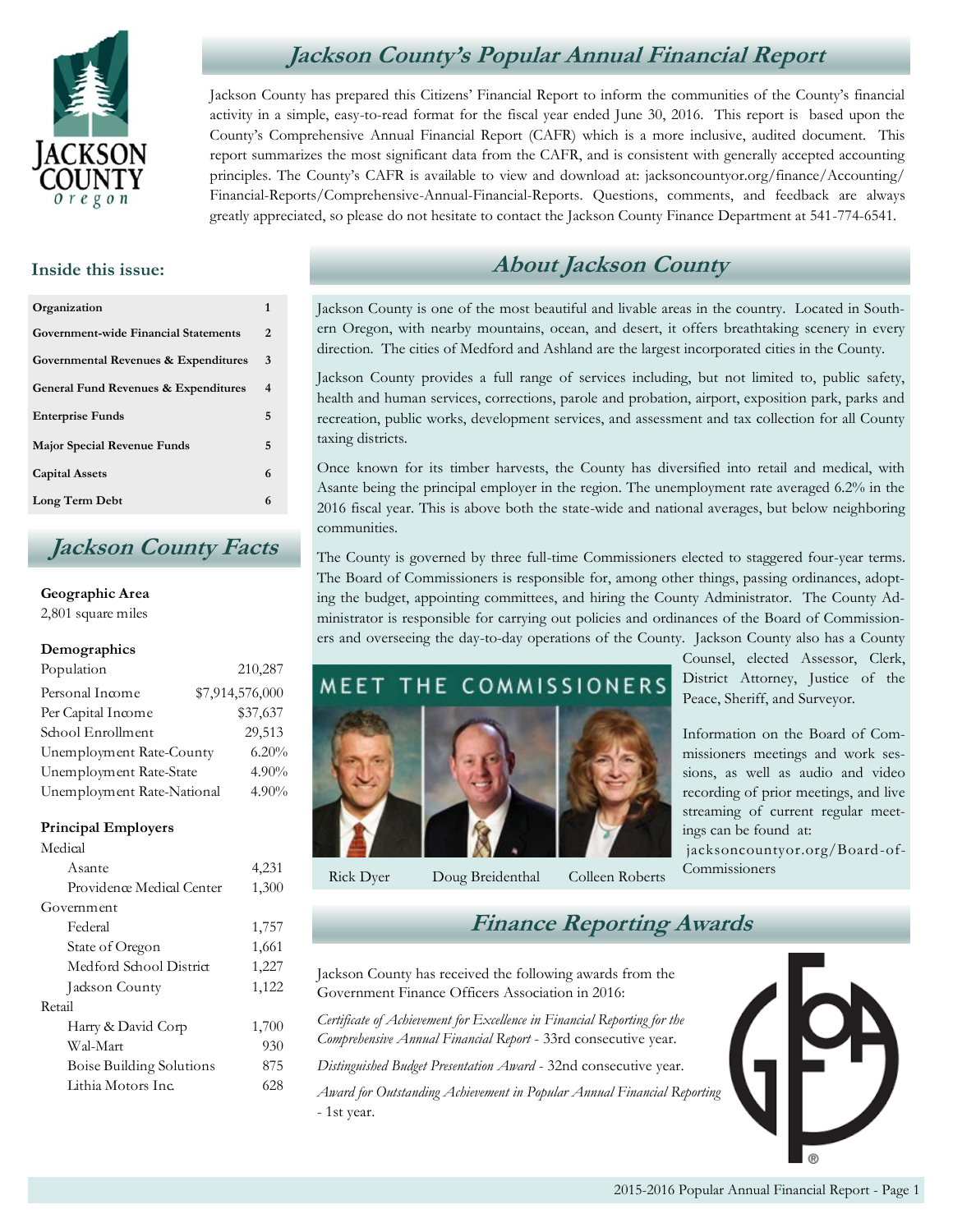# **Government-wide Financial Statements**

Government-wide financial statements, which include the Statement of Net Position and the Statement of Activities, provide readers with a broad overview of the County's finances in a way that is similar to a private sector business. Both of these statements distinguish functions of the County that are principally supported by property taxes and intergovernmental revenues (*governmental activities)* from functions intended to recover all or a portion of their costs through user fees and charges (*business-type activities).* These statements include not only the County itself, but also the legally separate, blended component units: The White City Lighting District, The White City Enhanced Law Enforcement District, and The 4-H, Master Gardener and Agricultural Extension Service District.

Governmental activities are made up of the following functions: General Government, Elections & Records, Culture & Eduction, Community Justice & Safety, Health & Human Services, Planning, Development & Natural Resources, and Transportation.

Business-type activities include the Airport, Exposition Park, and Parks and Recreation.

The Statement of Net Position presents information on all the County's assets, deferred outflows of resources, liabilities, and deferred inflows of resources with the difference between the four reported as net position.

The Statement of Activities provides information on the County's revenues and expenses, with the difference between the two reported as the change in net position.

Exce

Over time, increases and decreases in net position may serve as a useful indicator of whether the County's financial position is improving or deteriorating. Net position is divided into three categories: Net investment in capital assets, Restricted (by third parties or by law), and Unrestricted (available to meet the County's ongoing obligations).

#### **Statement of Net Position as of June 30, 2016** *(Amounts in Thousands)*

|                         | Governmental<br>activities |            | Business-type<br>activities |            |    | Total   |   |                       |    |         |   |                       |
|-------------------------|----------------------------|------------|-----------------------------|------------|----|---------|---|-----------------------|----|---------|---|-----------------------|
|                         |                            | 06/30/2016 |                             | 06/30/2015 |    |         |   | 06/30/2016 06/30/2015 |    |         |   | 06/30/2016 06/30/2015 |
| Total assets            | s                          | 421,864    | s                           | 429,441    | S. | 149,423 | s | 142,987               | S. | 571,287 | S | 572,428               |
| Total deferred outflows |                            |            |                             |            |    |         |   |                       |    |         |   |                       |
| of resources            |                            | 9,384      |                             | 6,095      |    | 350     |   | 246                   |    | 9,734   |   | 6,341                 |
| Total liabilities       |                            | 76,642     |                             | 44,735     |    | 23,352  |   | 20,637                |    | 99,994  |   | 65,372                |
| Total deferred inflows  |                            |            |                             |            |    |         |   |                       |    |         |   |                       |
| of resources            |                            | 9,108      |                             | 28,896     |    | 881     |   | 1,742                 |    | 9,989   |   | 30,638                |
| Total net position      |                            | 345,498    | s                           | 361,905    | S  | 125,540 | s | 120,854               | S. | 471,038 | S | 482,759               |

#### **Statement of Activities for the Fiscal Year Ended June 30, 2016** *(Amounts in Thousands)*

|                                                      | Governmental<br>activities |   | Business-type<br>activities |   |                  | Total |                       |   |                                       |   |                    |
|------------------------------------------------------|----------------------------|---|-----------------------------|---|------------------|-------|-----------------------|---|---------------------------------------|---|--------------------|
|                                                      | 06/30/2016                 |   | 06/30/2015                  |   |                  |       | 06/30/2016 06/30/2015 |   | 06/30/2016 06/30/2015                 |   |                    |
| Total revenues<br>Total expenses                     | 153,341<br>167,379         | S | 155,303<br>118,971          | S | 21,746<br>19,429 | S     | 22,526<br>15,447      | S | 175,087<br>186,808                    | D | 177,829<br>134,418 |
| Excess (deficiency)<br>before transfers<br>Transfers | (14, 038)<br>(2,369)       |   | 36,332<br>(241)             |   | 2,317<br>2,369   |       | 7,079<br>241          |   | (11, 721)<br>$\overline{\phantom{0}}$ |   | 43,411             |
| Change in net position                               | (16, 407)                  |   | 36,091                      |   | 4,686            |       | 7,320                 |   | (11, 721)                             |   | 43,411             |

#### **Net Position Last 10 Fiscal Years** *(Amounts in Thousands)*



**Fiscal Year Ended June 30**



2015-2016 Popular Annual Financial Report - Page 2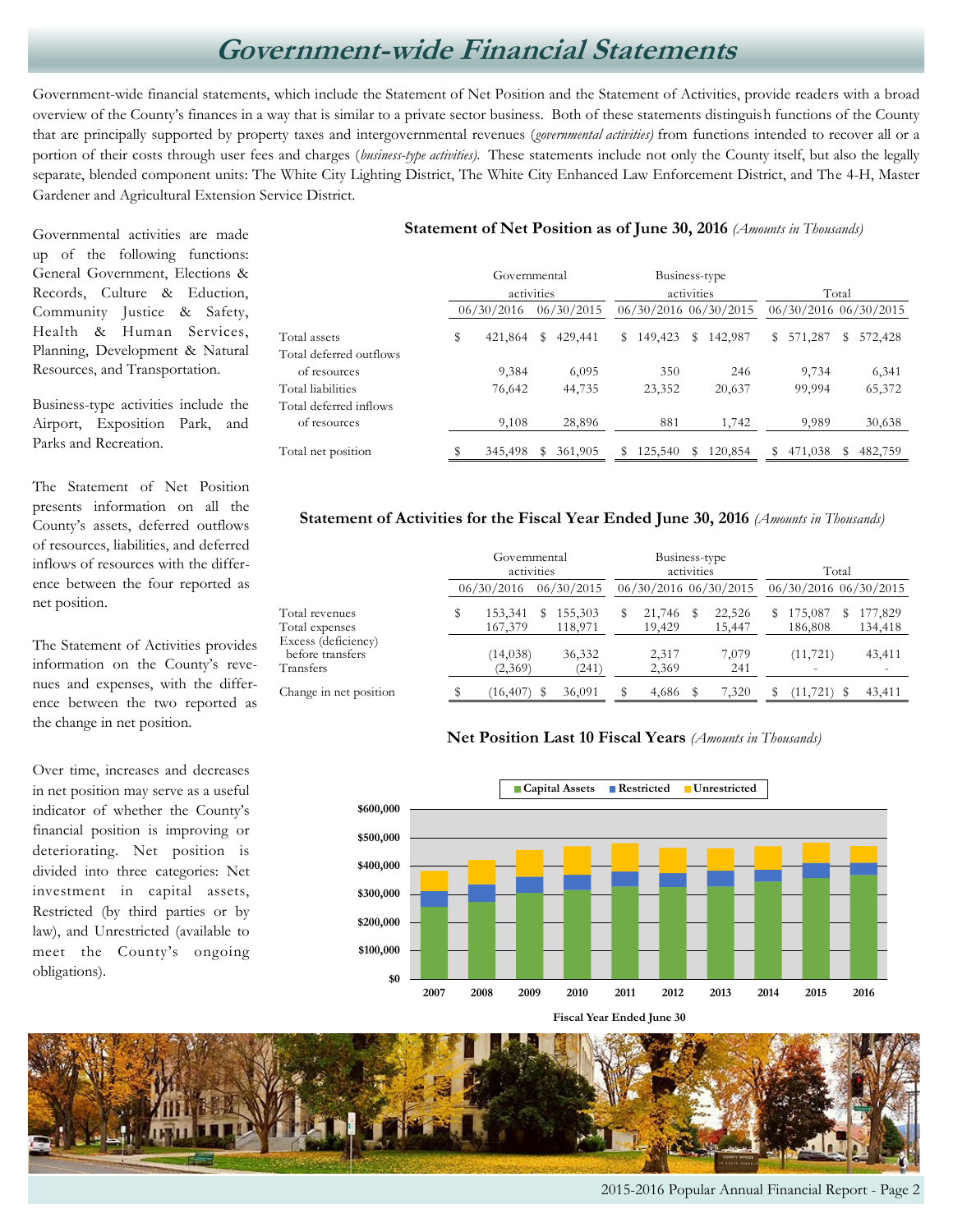#### **Jackson County's Basic Fund Types**

Jackson County uses fund accounting to ensure and demonstrate compliance with finance-related legal requirements. The County uses twentynine individual funds to track county services. Funds are be divided into three categories: governmental funds, proprietary funds, and fiduciary funds.

*Governmental funds* include the general fund, special revenue funds, debt service funds, and capital project funds.

*Proprietary funds* include enterprise funds, which account for the County's business-type activities and internal service funds.

*Fiduciary funds* account for the resources held for the benefit of parties outside the government.

### **Governmental Funds Revenues & Expenditures**

The County's governmental funds revenues (excluding transfers) for 2016 totaled \$149,272,031. This is a decrease of 2.83% from 2015. While charges for services, property taxes and other sources of revenue increased slightly from the prior year, intergovernmental revenue had a noticeable decrease. This decrease was caused, in part, by a large one-time-only receipt of funds in the prior year from the newly formed Library District.

The County's governmental funds expenditures (excluding transfers) for 2016 totaled \$143,120,998. This is a decrease of 0.18% from 2015. An increase in Health & Human Services expenses related to expansion of services, negated the decrease in spending for Culture & Education (elimination of the County's Libraries).



### **Five Year Expenditure Comparison (in Thousands)**



Jackson County's mission is to provide public services that protect and enhance the quality of life in the County, as determined by the people, laws, and available resources.



### **Governmental Functions**

Debt Service: Cost of financing buildings, streets, and other capital improvements.

**Planning, Development & Natural Resources:** Services related to planning, code enforcement, building, economic and special development, watermaster, and solid waste.

**Transportation:** Consists of street, traffic, and engineering services.

**Health & Human Services:** Services related to public health, mental health, environmental health, and animal control and shelter.

**Culture & Education:** The County's law library program.

**Community Justice & Safety:** Operations of the Sheriff's Department, County jail, parole and probation, and district attorney.

**General Government:** Includes County management, finance, human resources, legal services and other general services.

**Elections & Records:** Includes services performed by the County Clerk, elections office and surveyor.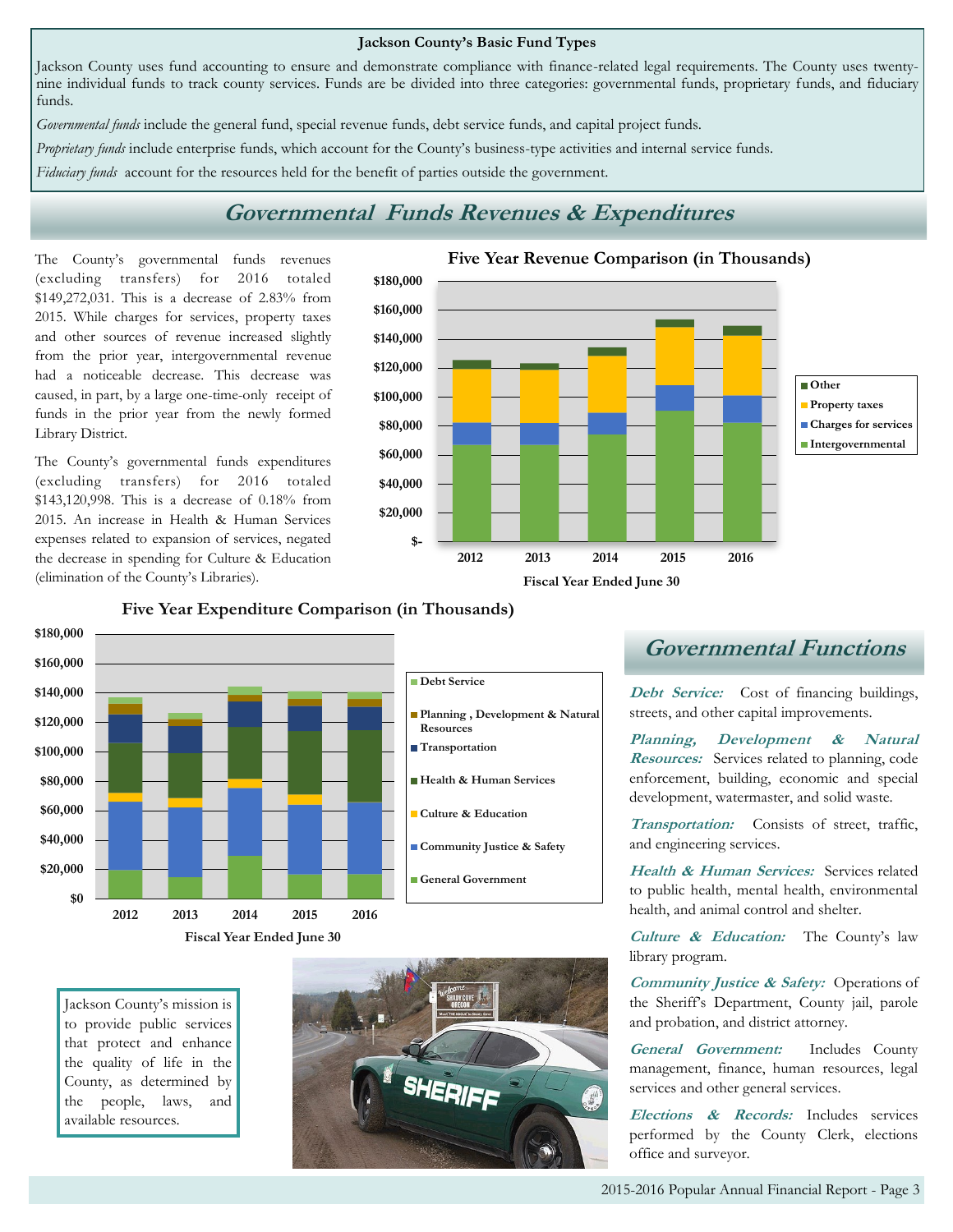### **General Fund Revenue**

The County's General Fund is the largest fund and also one of the most vital to the County's operation. The General Fund is the primary fund that accounts for everyday general expenditures like community justice and sheriff, clerk and elections, planning and development, while also supplementing portions of other funds. Like most funds, the General Fund relies on the inflow of cash, shown as revenues. The primary revenue for the General Fund is property taxes. The second largest source of revenue is intergovernmental revenue, which are items such as federal and state aids and grants. For the fiscal year ended June 30, 2016, the General Fund's total revenue was \$72,5615,174, which is a 3.86% decrease from the previous year. This decline was caused, in part, by a large, one-time-only receipt of funds in the prior year from the new Library District, which took over operations of the County's library system in fiscal year 2015.



|                                   | (in Thousands) | $20\overline{15}$ | $20\overline{16}$ |
|-----------------------------------|----------------|-------------------|-------------------|
| Property taxes                    |                | \$34,466          | 35,947            |
| Intergovernmental                 |                | \$26,711          | \$21,188          |
| Charges for services              |                | \$11,058          | \$11,047          |
| Fines & forfeitures               |                | \$1,903           | \$1,566           |
| Other                             |                | \$1,336           | \$2,813           |
| <b>Total General Fund Revenue</b> |                | \$75,474          | \$72,561          |

### *Dividing Up Your Property Tax Dollar*



Your tax dollar is divided into several governmental entities. Jackson County keeps 15.6 cents of every tax dollar for County services. The remaining portions are divided among school districts (45.4 cents), cities (22 cents), and other agencies in the County (17 cents).

### **General Fund Expenditures**

The County's total General Fund expenditures (outflows of cash) for 2016 were \$57,943,175 which was 11.93% under final budget. Major reasons for this difference includes a budgeted capital outlay transfer that was not recorded as a transfer, but rather as a loan. Also, several Community Justice & Safety programs underspent their personnel services budget due to vacant positions and staff restructuring.

Overall, General Fund expenditures decreased \$4,530,641 from 2015. This was mostly a result of transferring library operations to the newly formed Library District in fiscal year 2015.

|                                                     | (in Thousands) | 2015     | 2016     |
|-----------------------------------------------------|----------------|----------|----------|
| General Government                                  |                | \$6,185  | \$5,084  |
| Elections & Records                                 |                | \$1,415  | \$1,461  |
| Community Justice & Safety                          |                | \$45,934 | \$47,050 |
| Culture & Education                                 |                | \$6,655  | \$0      |
| Planning, Development &<br><b>Natural Resources</b> |                | \$3,930  | \$4,348  |
| <b>Total General Fund Expenditures</b>              |                | \$64,119 | \$57,943 |

### **Outflow: Where does the money go?**

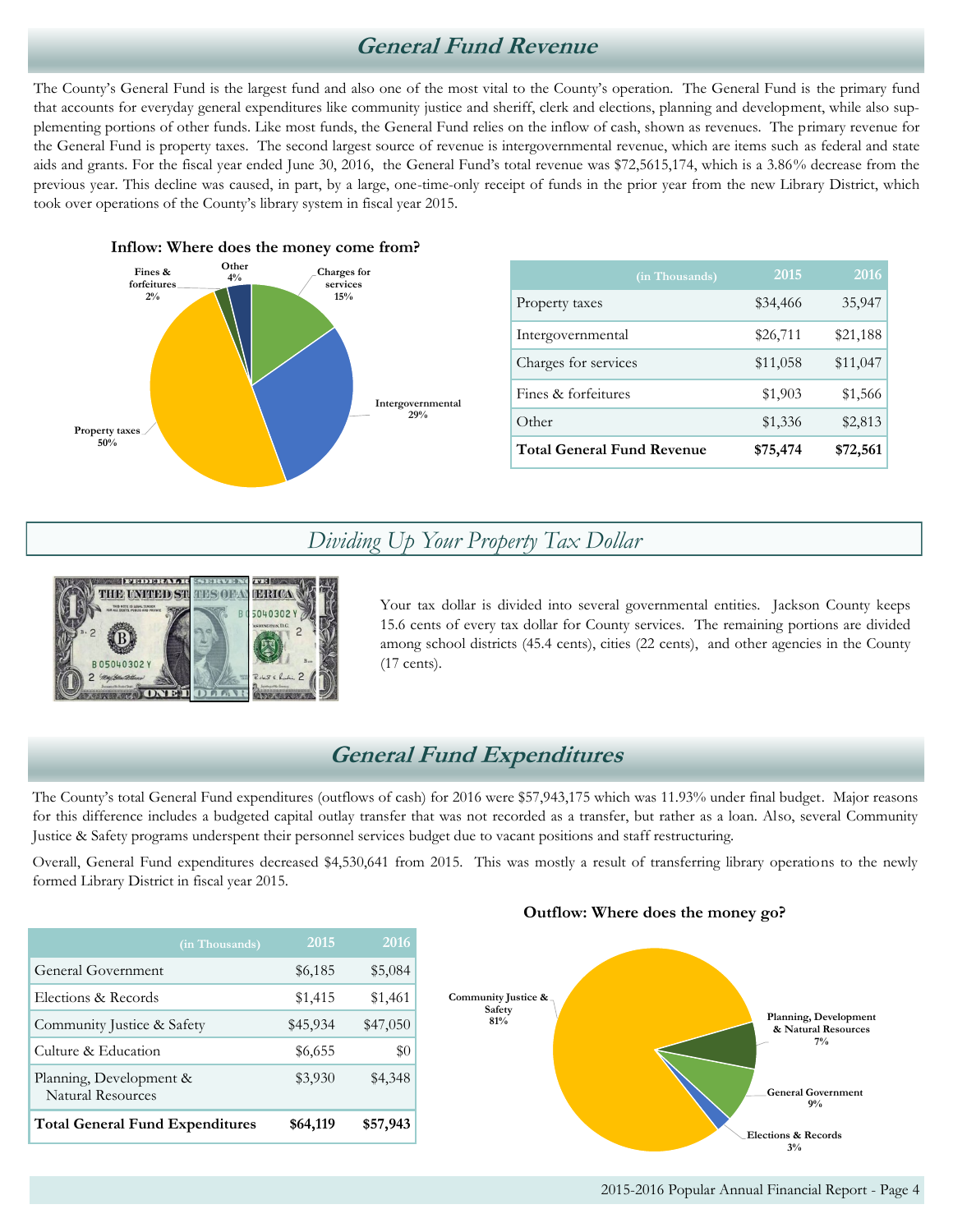### **Enterprise Funds**

Enterprise funds consist of the Exposition Park, Airport, and Recreation Enterprise funds. These funds are supported by user fees and charges for services. The graphs below are shown using the GAAP basis of accounting, which includes expenses for asset depreciation and other non-cash expenses which reduce their performance from a governmental cash basis.

With an improved economy and a change in leadership in 2015, the Exposition Park has seen continued revenue growth.



The Airport has continued to set passenger records each month since January 2014, which has resulted in steady revenue growth.



A new RV campground located adjacent to the Exposition Park was completed in 2016, which is expected to boost Parks' revenue.







# **Major Special Revenue Funds**

The County's major special revenue funds include the General Road Fund and the Health and Human Services Fund. These funds receive restricted revenues which must be spent for a specific program and/or purpose.



The significant decrease in General Road Fund expenses in 2016 resulted from salaries and benefits of select roads employees being paid directly by the Recreation Enterprise Fund.